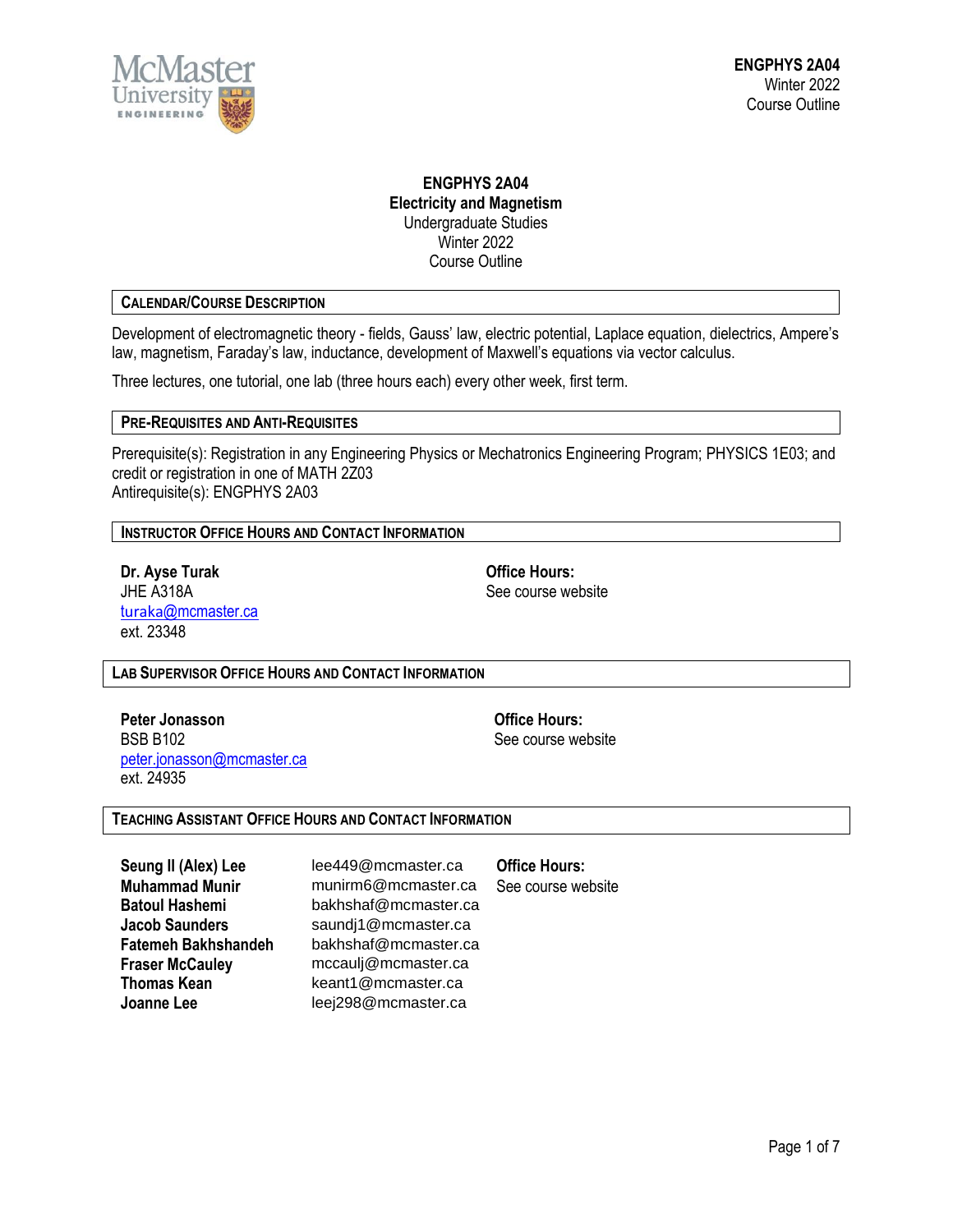

# **COURSE WEBSITE/ALTERNATE METHODS OF COMMUNICATION**

#### <http://avenue.mcmaster.ca/>

## Zoom: classes

Lectures, tutorials and laboratories will be delivered either in person or synchronously online, depending on the required pandemic protocols, and will be recorded and made available to students on Avenue to Learn whenever possible. Further information about course content and required technology platform(s) will be provided on Avenue to Learn. It is the student's responsibility to regularly check the course web page (Avenue to Learn) for updates and announcements.

#### **COURSE INTENDED LEARNING OUTCOMES**

By the end of this course, students should be able to:

- Demonstrate the basic fundamental knowledge of electricity and magnetism to provide background for future courses.
- Understand the development of Maxwell's electricity and magnetism equations via vector calculus.
- Demonstrate the knowledge and ability to solve problems in basic electromagnetic theory.
- Perform experiments to prove and explore electromagnetic theory.
- Apply the concepts of electromagnetic theory to basic design problems.

# **MATERIALS AND FEES**

## **Required Texts:**

Fawwaz T. Ulaby and Umberto Ravaioli, *Fundamentals of Applied Electromagnetics*, Eighth Edition, Pearson (E-

Text). Additional textbook resources can be found on the textbook website: http://em7e.eecs.umich.edu.

#### **Optional Texts:**

David Griffiths, *Introduction to Electrodynamics*, Fourth edition, Cambridge (Paper or E-Text available)

## **Calculator:**

Only the McMaster Standard Calculator will be permitted in tests and examinations. This is available at the Campus Store.

#### **Other Materials:**

Lab manual (see course website)

Lab kit (Level 2 Hantek Channel Digital Storage Component kit, available online from the Campus Store)

#### **COURSE FORMAT AND EXPECTATIONS**

The course is organized as follows:

- 3 lectures per week\*
- 1 tutorial per week\*
- Laboratory sessions as indicated on the schedule\*
- Weekly take-home assignments/quizzes
- A final exam

\*Will be online synchronous or in-person in keeping with provincial and university guidelines. Information about synchronous streaming methods and recorded content if necessary will be posted on Avenue to Learn. Specific details about the course format and expectations will be provided in the first lecture.

The lecture/tutorial/lab schedule is based upon current university and public health guidelines and may be subject to changes during the term. Any changes to the schedule or course delivery will be communicated on the course announcements section on Avenue to Learn. Please check the announcements prior to attending class.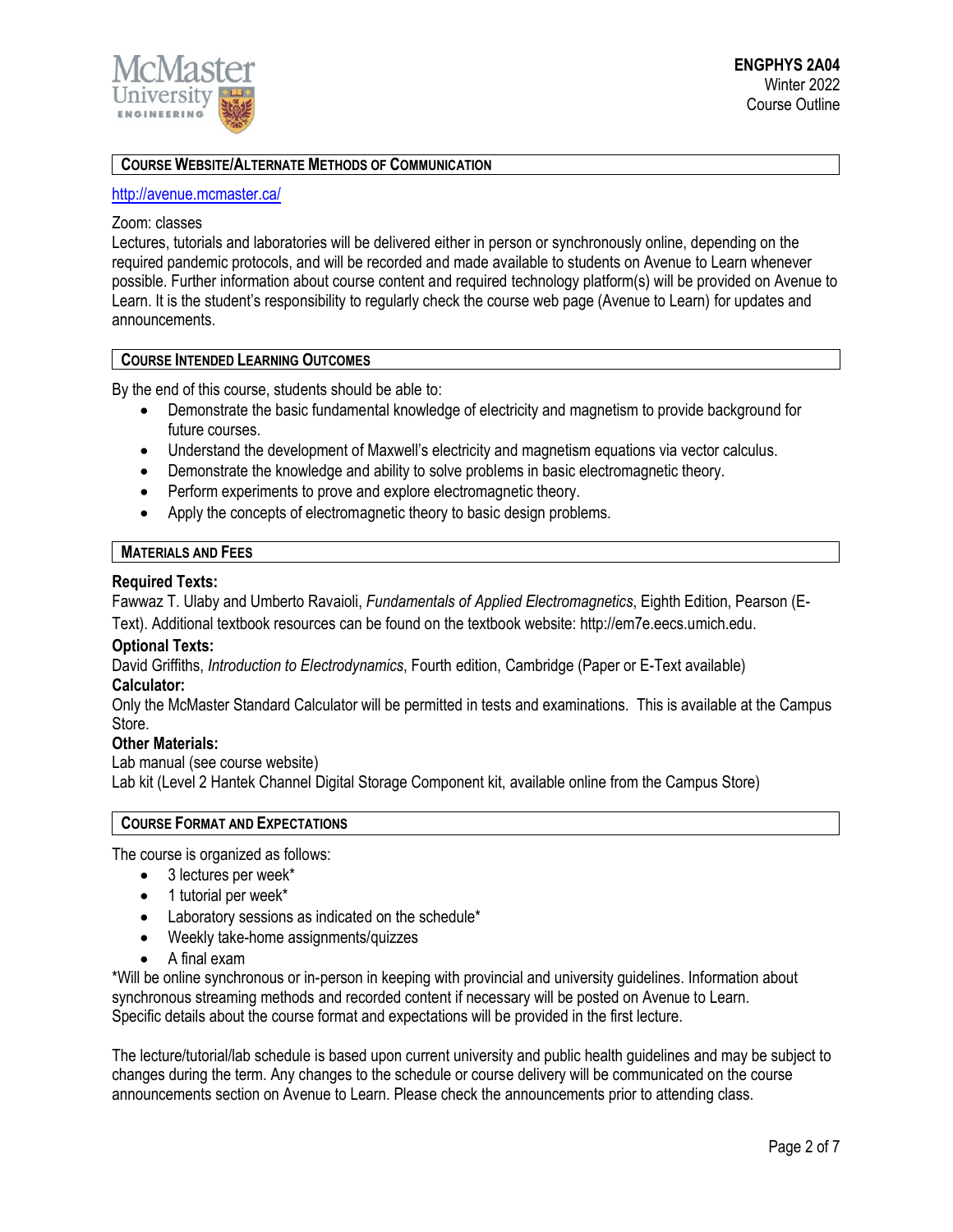

# **COURSE CONTENT**

- Waves, DC and AC Circuits and Phasors
- **Transmission Lines**
- Vector Analysis
- Electrostatics
- Magnetostatics
- Maxwell's Equations
- Plane-Wave Propagation
- Wave Reflection and Transmission
- Radiation and Antennas

| <b>ASSESSMENT</b>   |        |
|---------------------|--------|
|                     |        |
| Component           | Weight |
| Assignments/Quizzes | 44%    |
| Labs                | 30%    |
| Final Exam          | 26%    |
| Total               | 100%   |

Notes:

- 1. In order to pass the course students must obtain a pass mark in the instructional labs + design lab sections (≥ 15/30) AND obtain a passing mark in non-lab components (≥ 35/70).
- 2. Students must attend all synchronous labs or view all recorded labs and submit all lab-related materials to pass.
- 3. Students who are repeating the course are allowed to transfer their passing lab grades from the previous year. However, their grades will be rescaled to reflect the current year's grading scheme. Instructor must be notified during the first week of class if this option is to be chosen.

#### **ACCREDITATION LEARNING OUTCOMES**

The Learning Outcomes defined in this section are measured for Accreditation purposes only and will not be directly taken into consideration in determining a student's grade in the course.

| <b>Outcomes</b>                                                                                                                           | Indicators                                                                                                                  |
|-------------------------------------------------------------------------------------------------------------------------------------------|-----------------------------------------------------------------------------------------------------------------------------|
| Estimates outcomes, uncertainties and determines<br>appropriate data to collect in laboratory<br>experiments in electricity and magnetism | 3.3 - Estimates outcomes, uncertainties and determines<br>appropriate data to collect.                                      |
| Demonstrates individual leadership and teamwork<br>and communication abilities to complete labs and<br>reports on time                    | 6.3 - Works in a group, taking a leadership role as<br>appropriate and relinquishing the leadership role as<br>appropriate. |
| Demonstrates ability to write formal lab reports<br>including appropriate discussion and analysis of<br>results                           | 7.3 - Constructs effective oral or written arguments as<br>appropriate to the circumstances                                 |

For more information on Accreditation, please visit: [https://www.engineerscanada.ca](https://www.engineerscanada.ca/)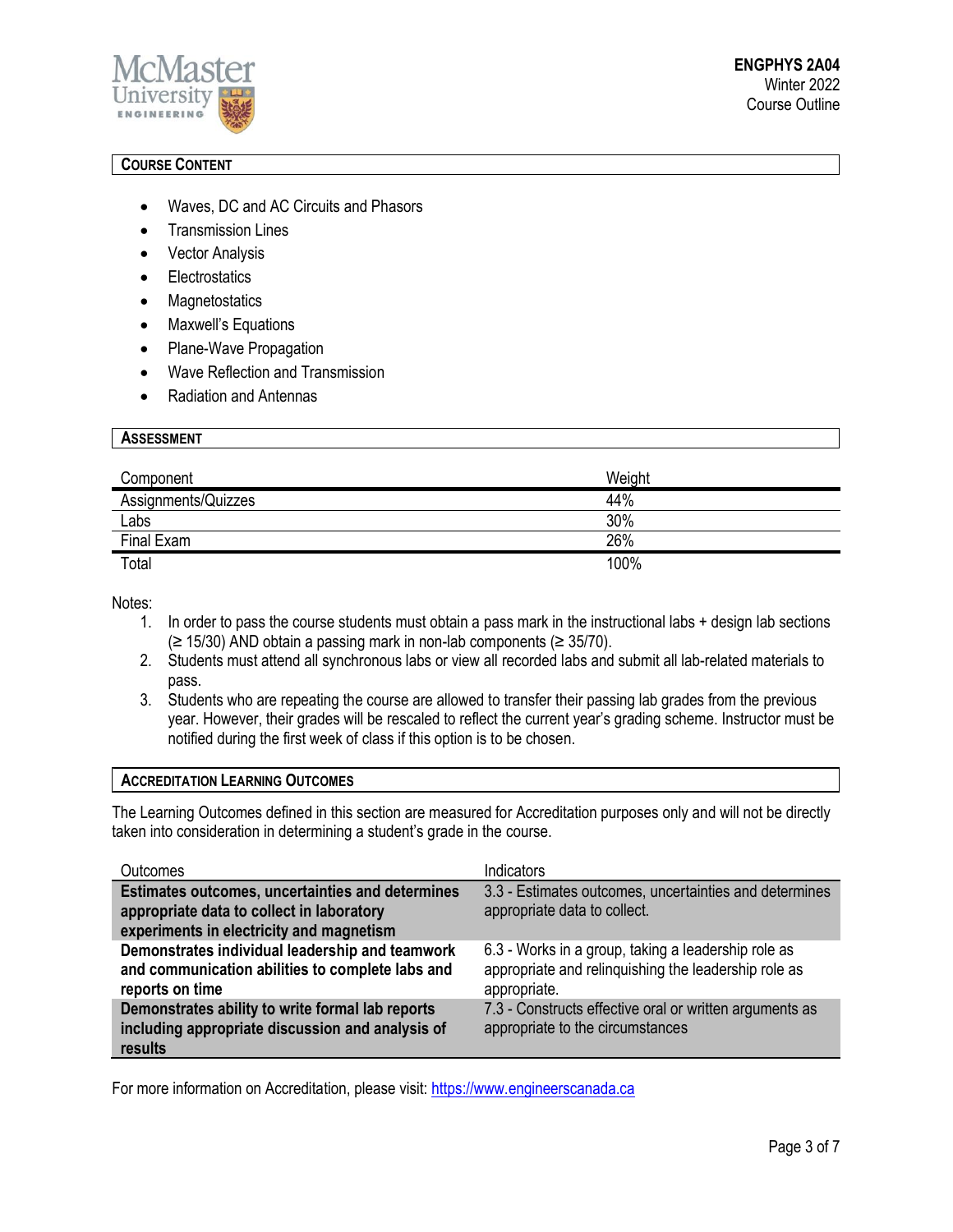

## **EQUITY, DIVERSITY, AND INCLUSION**

Every registered student belongs in this course. Diversity of backgrounds and experiences is expected and welcome. You can expect your Instructor to be respectful of this diversity in all aspects of the course, and the same is expected of you.

The Department of Engineering Physics is committed to creating an environment in which students of all genders, cultures, ethnicities, races, sexual orientations, abilities, and socioeconomic backgrounds have equal access to education and are welcomed and treated fairly. If you have any concerns regarding inclusion in our Department, in particular if you or one of your peers is experiencing harassment or discrimination, you are encouraged to contact the Chair, Associate Undergraduate Chair, Academic Advisor or to contact the Equity and [Inclusion](https://equity.mcmaster.ca/) Office.

## **PHYSICAL AND MENTAL HEALTH**

For a list of McMaster University's resources, please refer to the [Student Wellness Centre.](https://wellness.mcmaster.ca/)

#### **ACADEMIC INTEGRITY**

You are expected to exhibit honesty and use ethical behaviour in all aspects of the learning process. Academic credentials you earn are rooted in principles of honesty and academic integrity. **It is your responsibility to understand what constitutes academic dishonesty.**

Academic dishonesty is to knowingly act or fail to act in a way that results or could result in unearned academic credit or advantage. This behaviour can result in serious consequences, e.g. the grade of zero on an assignment, loss of credit with a notation on the transcript (notation reads: "Grade of F assigned for academic dishonesty"), and/or suspension or expulsion from the university. For information on the various types of academic dishonesty please refer to the *[Academic Integrity Policy](https://secretariat.mcmaster.ca/app/uploads/Academic-Integrity-Policy-1-1.pdf)*[,](https://secretariat.mcmaster.ca/app/uploads/Academic-Integrity-Policy-1-1.pdf) located at https://secretariat.mcmaster.ca/university-policies-proceduresguidelines/

The following illustrates only three forms of academic dishonesty:

- 1. plagiarism, e.g. the submission of work that is not one's own or for which other credit has been obtained.
- 2. improper collaboration in group work.
- 3. copying or using unauthorized aids in tests and examinations.

#### **AUTHENTICITY / PLAGIARISM DETECTION**

*Our course will* use a web-based service (Turnitin.com) to reveal authenticity and ownership of student submitted work. For courses using such software, students will be expected to submit their work electronically either directly to Turnitin.com or via an online learning platform (e.g. A2L, etc.) using plagiarism detection (a service supported by Turnitin.com) so it can be checked for academic dishonesty.

Students who do not wish their work to be submitted through the plagiarism detection software must inform the Instructor before the assignment is due. No penalty will be assigned to a student who does not submit work to the plagiarism detection software. **All submitted work is subject to normal verification that standards of academic integrity have been upheld** (e.g., on-line search, other software, etc.). For more details about McMaster's use of Turnitin.com please go t[o www.mcmaster.ca/academicintegrity.](http://www.mcmaster.ca/academicintegrity)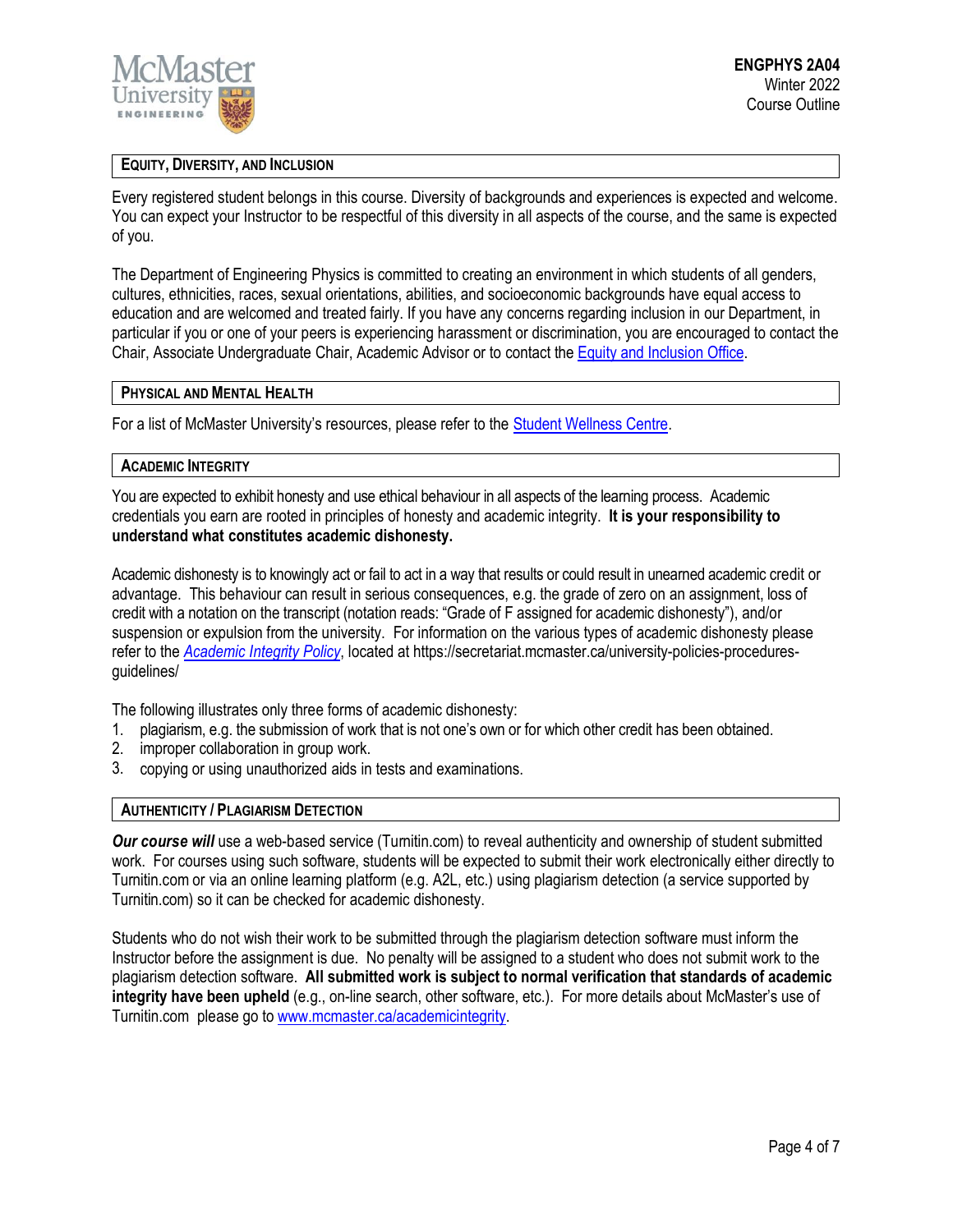

## **COURSES WITH AN ON-LINE ELEMENT**

McMaster is committed to an inclusive and respectful community. These principles and expectations extend to online activities including electronic chat groups, video calls and other learning platforms.

*Our course will* use on-line elements (e.g. e-mail, Avenue to Learn (A2L), Zoom). Students should be aware that, when they access the electronic components of a course using these elements, private information such as first and last names, user names for the McMaster e-mail accounts, and program affiliation may become apparent to all other students in the same course. The available information is dependent on the technology used. Continuation in a course that uses on-line elements will be deemed consent to this disclosure. If you have any questions or concerns about such disclosure, please discuss this with the course instructor.

## **CONDUCT EXPECTATIONS**

As a McMaster student, you have the right to experience, and the responsibility to demonstrate, respectful and dignified interactions within all of our living, learning and working communities. These expectations are described in the *Code of Student Rights & [Responsibilities](https://secretariat.mcmaster.ca/app/uploads/Code-of-Student-Rights-and-Responsibilities.pdf)* (the "Code"). All students share the responsibility of maintaining a positive environment for the academic and personal growth of all McMaster community members, **whether in person or online**.

It is essential that students be mindful of their interactions online, as the Code remains in effect in virtual learning environments. The Code applies to any interactions that adversely affect, disrupt, or interfere with reasonable participation in University activities. Student disruptions or behaviours that interfere with university functions on online platforms (e.g. use of Avenue 2 Learn, WebEx or Zoom for delivery), will be taken very seriously and will be investigated. Outcomes may include restriction or removal of the involved students' access to these platforms.

## **ACADEMIC ACCOMMODATION OF STUDENTS WITH DISABILITIES**

Students with disabilities who require academic accommodation must contact Student [Accessibility Services](https://sas.mcmaster.ca/) (SAS) at 905-525-9140 ext. 28652 or [sas@mcmaster.ca](mailto:sas@mcmaster.ca) to make arrangements with a Program Coordinator. For further information, consult McMaster University's *[Academic Accommodation](https://secretariat.mcmaster.ca/app/uploads/Academic-Accommodations-Policy.pdf) of Students with Disabilities* policy.

# **COURSE POLICY ON MISSED WORK, EXTENSIONS, AND LATE PENALTIES**

- 1. It is the students' responsibility to regularly check Avenue to Learn for updates and announcements.
- 2. **How work is to be submitted**:
	- All submission should be submitted through dropboxes on Avenue to Learn in pdf format.
- **3. Policies on missed work, extensions, and late policies**
	- Late hand-ins for labs will be penalized by 10% for each day, except with prior permission from the instructor. Permission must be obtained at least two days in advance of the deadline to waive the hand-in penalty.
- **4. Group work expectations and how group work will be evaluated**
	- Group work is permitted provided all of the contributors' names are listed on the assignment paper. Each person will submit an assignment to the appropriate dropbox. The number of group members is limited to three (3). You do not have to work with the same group members on every assignment. If your paper is identical with someone not listed on your assignment as a group member, both people will receive a mark of 0.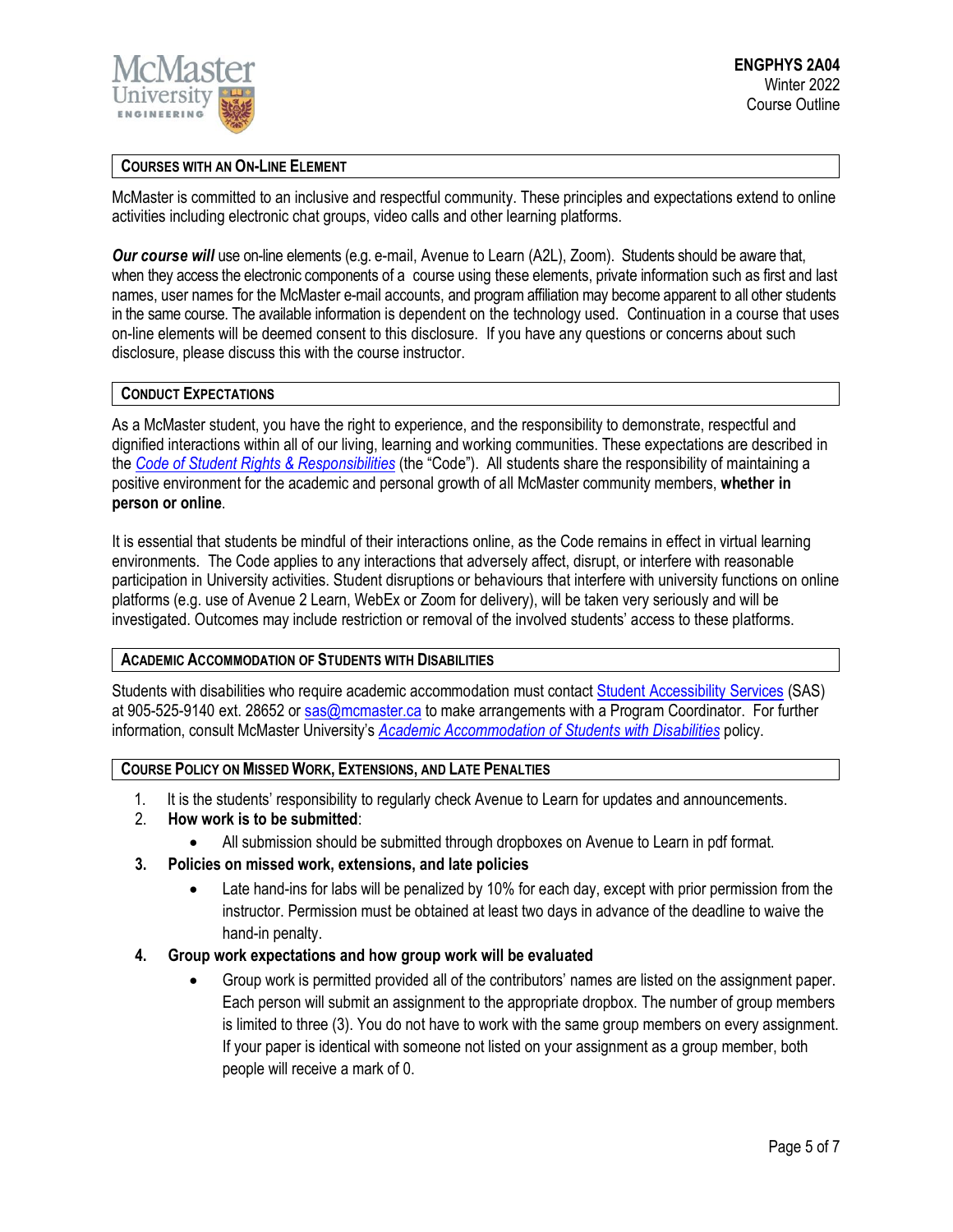

# 5. **Participation expectations**:

• Participation in the course is key to success so to help you maximize your engagement in all aspects of the course there is an up-to-10% participation course weight replacement option. i.e., if your participation is excellent you'll get 10%; if it's good you'll get 7%, if it's OK you'll get 3%, and if it's poor you'll get 0%. Whatever % you get, it will replace that amount of your final grade with a 100% mark. e.g.,

Excellent participation: Grade = 10% + 90%\*(rest of course grade) OK participation: Grade = 3% + 97%\*(rest of course grade)

Poor participation: Grade = rest of course grade (i.e., normal grading)

- There are several ways to positively participate including:
	- 1. Asking (and especially answering) meaningful honest questions in the Teams discussion boards to the best of your ability
	- 2. Consistently attending classes and labs and positively participating (including having your camera on, working with groups in tutorials to tackle the content together, etc.)
	- 3. Offering (and obtaining) live peer help in the class Teams
- You don't necessarily need to participate in all possible ways to achieve "good" or even "excellent" participation.

# **6. Attendance requirements**:

- Attendance at lectures and tutorials is optional for this class, though strongly encouraged. Not everything that is said in class or covered in a lecture or activity will find its way to the course Avenue to Learn site. The best way to ensure that you remain aware of what is going on in class is to attend. There will be synchronous lectures and discussion during the designated class times. Whenever possible, recorded lectures will be available for asynchronous viewing. Avenue to Learn forums and discussion boards will be available for asynchronous discussions.
- Attendance at labs is mandatory. There will be synchronous lab sessions with the TAs. Whenever possible, recorded sessions will be available for asynchronous viewing.

## **SUBMISSION OF REQUEST FOR RELIEF FOR MISSED ACADEMIC WORK**

In the event of an absence for medical or other reasons, students should review and follow the Academic Regulation in the Undergraduate Calendar "Requests for Relief for Missed Academic Term Work".

# 1. **Relief for missed academic work worth less than 25% of the final grade resulting from medical or personal situations lasting up to three calendar days:**

- Use th[e McMaster Student Absence Form](http://mcmaster.ca/msaf/) (MSAF) on-line self-reporting tool. No further documentation is required.
- Students may submit requests for relief using the MSAF once per term.
- An automated email will be sent to the course instructor, who will determine the appropriate relief. Students must immediately follow up with their instructors. Failure to do so may negate the opportunity for relief.
- The MSAF cannot be used to meet a religious obligation or to celebrate an important religious holiday.
- The MSAF cannot be used for academic work that has already been completed attempted.
- An MSAF applies only to work that is due within the period for which the MSAF applies, i.e. the 3-day period that is specified in the MSAF; however, all work due in that period can be covered by one MSAF.